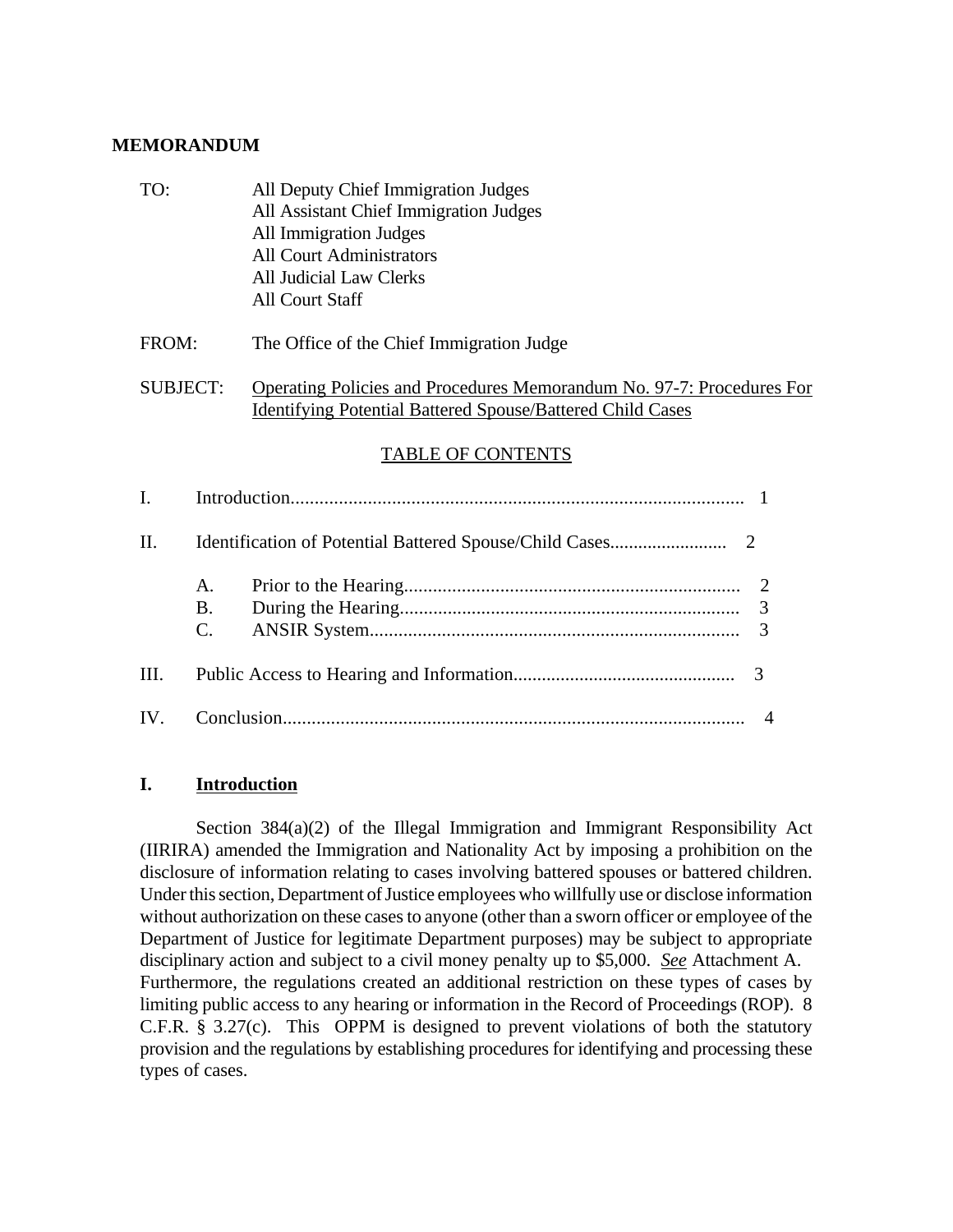### **II. Identification of Potential Battered Spouse/Battered Child Cases**

The key to preventing disclosure of these types of cases is to ensure that all cases involving battered spouses and/or battered children are clearly identified as soon as possible and are subjected to heightened care by the Court. Several steps have already been taken in the ANSIR system to alert EOIR personnel that the Record of Proceedings (ROP) may be subject to disclosure limitations. *See* § II (C), *infra*. Furthermore, all Court Administrators have been provided with warning stamps for use by the Court staff to identify these cases. *See* sample at Attachment B. In addition, a special case identifier code for battered spouses and/or children has been created in the ANSIR system. The Court Administrator is responsible for making sure that all Court staff is aware of the existence of these stamps and has access to them. Moreover, the Court Administrator must verify that all Court staff is apprised of possible disclosure limitations and conduct a short training program within two weeks of the receipt of this OPPM for the staff on the procedures outlined below regarding the use of these stamps and the special treatment given to these cases.

### **A. Prior to the Hearing**

If, at any time prior to the hearing, the Judge, the Court Administrator or Court staff becomes aware that a case involves a battered spouse and/or a battered child, the ROP must be immediately retrieved and stamped at least twice with the warning stamp on the front of the ROP cover. In those cases which have more than one ROP, each ROP must also be stamped twice. When the Court Administrator or Court staff is unclear as to whether a case involves a battered spouse and/or battered child, the Court Administrator or staff member must immediately bring the case to the assigned Judge's attention and have the Judge make the determination. Once the case has been stamped, the court clerk must then go into the ANSIR system and input the battered spouse/battered child code. *See also* § II.C, *infra*. As an additional precaution, the court clerk should insert the following phrase in the remarks section:

> Warning: Do not disclose the contents of this file. Please see your Court Administrator.

The hearings must remain closed unless waived by the party. Note, however, that there is no waiver in the case of a battered child. For further discussion on this, please *see* § III, *infra.*

### **B. During the Hearing**

There may be circumstances where it will not be apparent until the actual hearing that the case involves a battered spouse and/or battered child. In all cases involving a battered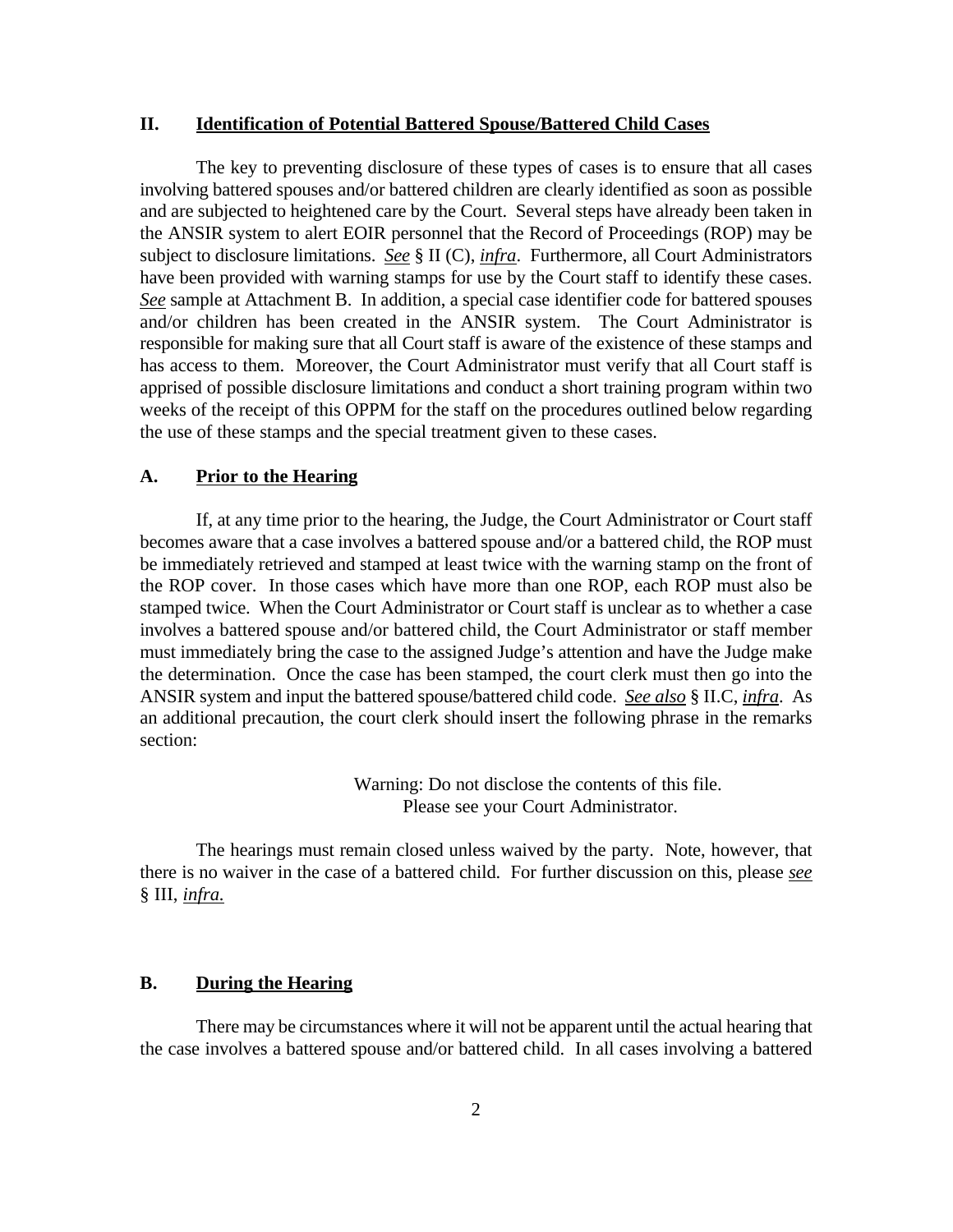spouse and/or battered child, the Judge must immediately close the hearing and clear the courtroom of the public. The Judge must inform the parties on the record why the hearing has been closed and that the hearing will remain closed unless the alien (other than a child) or his or her representative waives a closed hearing. A waiver given on the record must be noted on the Judge's worksheet. In the absence of such a notation, the hearing shall be presumed to be closed to the public. In addition, the Judge must ensure that the ROP is properly stamped and that the court clerk enters the battered spouse and/or battered child code into the ANSIR system. This procedure must be followed, regardless if it is in a master calendar or individual calender hearing. In cases involving a battered child, the hearing must remained closed. No waiver is permitted.

### **C. ANSIR System**

The ANSIR system has already been modified to accommodate battered spouse and/or battered child cases. This new identifier code has been added to the Aother applications@ edit table. The new identifier code will trigger a warning to appear on the ANSIR screen notifying that the case is subject to the disclosure limitations. Furthermore, this feature will also activate the EOIR 1-800 hotline phone number to suspend the release of any data and direct the caller to please contact the Court as public access to the file may be restricted. These precautions, coupled with the language placed in the remarks section (*see* § I(A), *supra*), should suffice to adequately flag these cases to all ANSIR users and thus minimize any disclosure violations.

#### **III. Public Access to Information**

In order to comply with 8 C.F.R. § 3.27(c), the Court staff must be instructed not to answer any questions received over the phone or at the Court reception window on any battered spouse and/or battered child cases. Instead, all questions should be referred directly to the Court Administrator.

The Court Administrator will be responsible for reviewing the file and assuring that any information disclosed has been either waived by the party (under 8 C.F.R. 3.27(c)) or is only given to one of the statutorily permissible parties-a sworn officer or employee of the Department, or bureau or agency thereof, for legitimate Department, bureau or Agency purposes (*see* § 384(a)(2) of IIRIRA). If, for some reason, the Court Administrator cannot determine if disclosure has been waived or an individual is a statutorily permissible party, he or she should contact his or her ACIJ. If, for some reason, the Court Administrator is not available (e.g., vacation, conference), then the Court Administrator will designate and train a member of his or her staff to answer questions on battered spouse and/or battered children cases. If a statutorily permissible party requests information from or requests to review an ROP in which public access is restricted, the Court Administrator must request that individual to send the request by facsimile on the agency letterhead and state the purpose for the request.